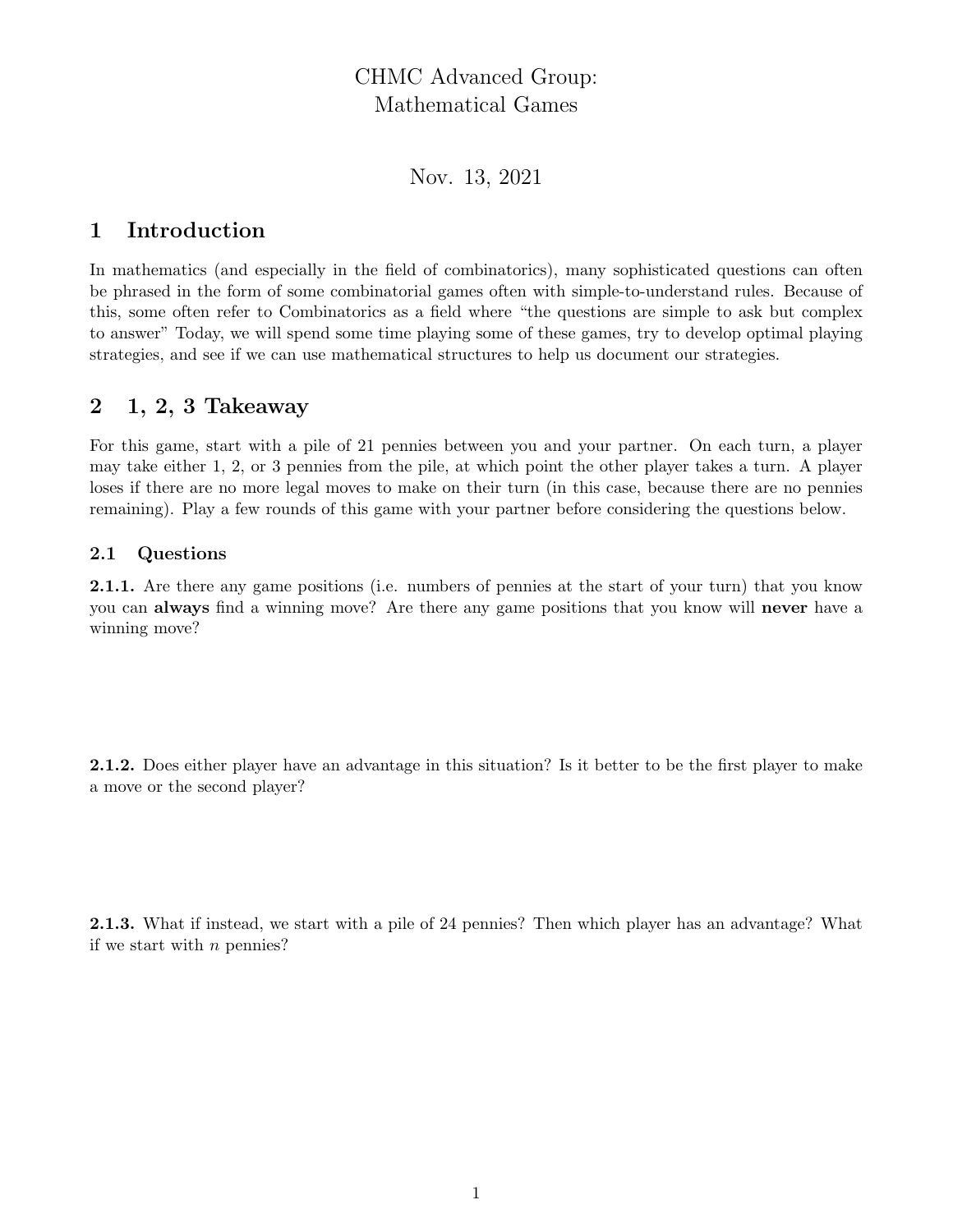#### 2.2 Variations

Variation 1: 1, 2, 4 Takeaway: Play this same game, but now a player may take either 1, 2, or 4 pennies on their turn. How does this change this optimal strategy? Which player has an advantage whenever the game starts with  $n$  pennies?

Variation 2: 2, 3, 5 Takeaway: Play this same game, but now a player may take either 2, 3, or 5 pennies on their turn (you may not take just 1 penny, even if there is only 1 left). How does this change this optimal strategy? Which player has an advantage whenever the game starts with  $n$  pennies?

## 3 Two-Pile Nim

Now, we will start with two piles of pennies, one with 10 pennies and one with 7. On each turn a player may take any positive number of pennies they would like **but** they can only take from **one** of the two piles, at which point the other player takes a turn. A player loses if there are no more legal moves to make on there turn (i.e. if no pennies remain at the start of their turn). Play a few rounds of this game with your partner before considering the questions below.

#### 3.1 Questions

**3.1.1.** Are there any game positions that you know you can **always** find a winning move? Are there any game positions that you know will never have a winning move?

**3.1.2.** Does either player have an advantage in this situation? Is it better to be the first player to make a move or the second player?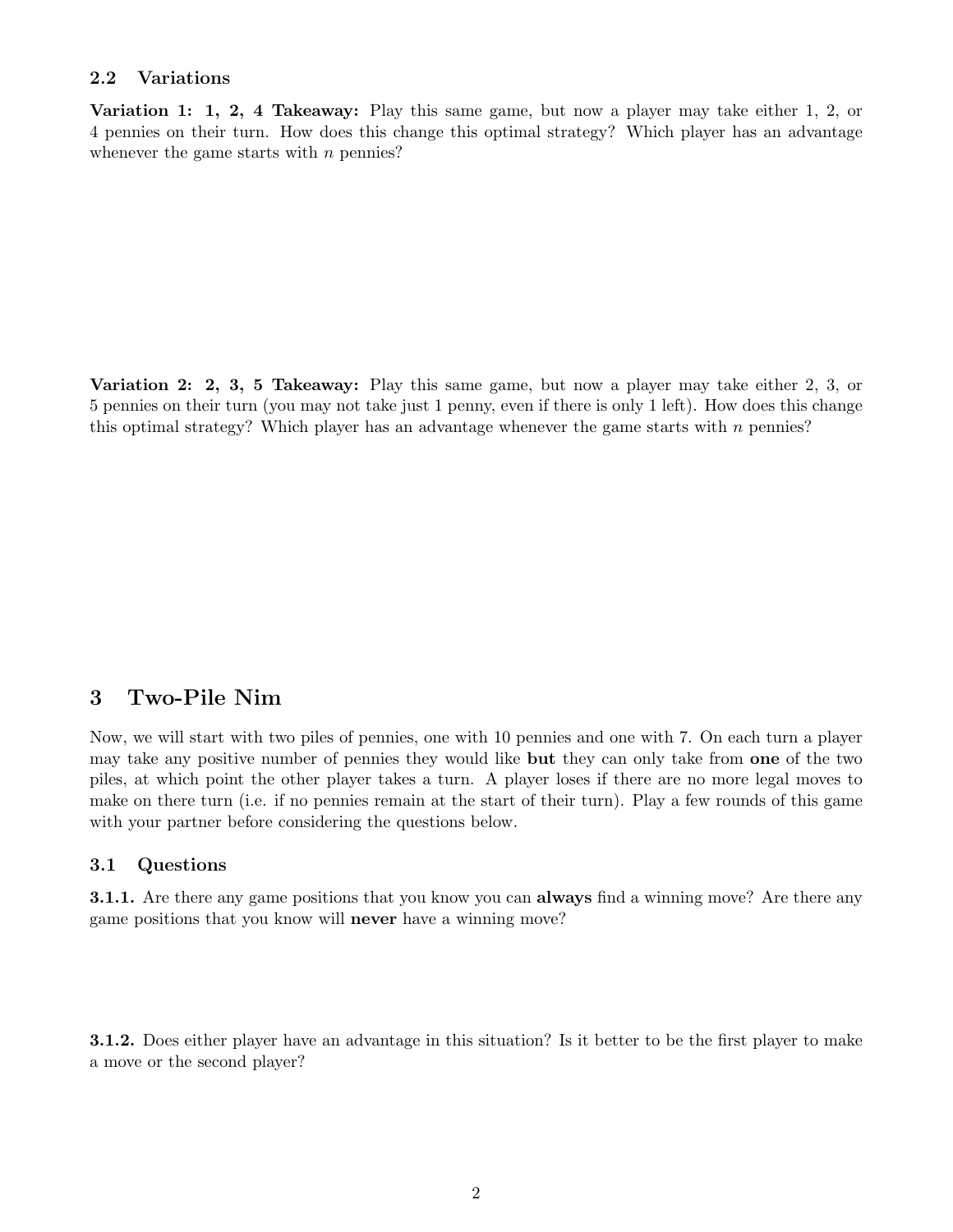3.1.3. What if instead, we start with a piles of 15 and 15 pennies? Then which player has an advantage? What if we start with piles of  $n$  and  $m$  pennies?

**3.1.4.** Use the diagram below to mark which game positions are safe (i.e. winning) positions and which are losing positions:

. . . . . . . . . . . . . . . . . . . . . (6, 0) (6, 1) (6, 2) (6, 3) (6, 4) (6, 5) (6, 6) · · · (5, 0) (5, 1) (5, 2) (5, 3) (5, 4) (5, 5) (5, 6) · · · (4, 0) (4, 1) (4, 2) (4, 3) (4, 4) (4, 5) (4, 6) · · · (3, 0) (3, 1) (3, 2) (3, 3) (3, 4) (3, 5) (3, 6) · · · (2, 0) (2, 1) (2, 2) (2, 3) (2, 4) (2, 5) (2, 6) · · · (1, 0) (1, 1) (1, 2) (1, 3) (1, 4) (1, 5) (1, 6) · · · (0, 0) (1, 0) (2, 0) (3, 0) (4, 0) (5, 0) (6, 0) · · ·

### 4 Puppies and Kittens

In this game, we start with two piles (called "Puppies" and "Kittens") just as in the last game; however, the set of legal moves is slightly different. This time on each turn, a player may take any number of pennies from the first pile, any number of pennies from the second pile, or they may take the same number of pennies from both piles. As before, a player loses if there are no pennies remaining at the start of their turn (i.e., whoever takes the last penny wins). Play a few rounds of this game with your partner before answering the questions on the next page.